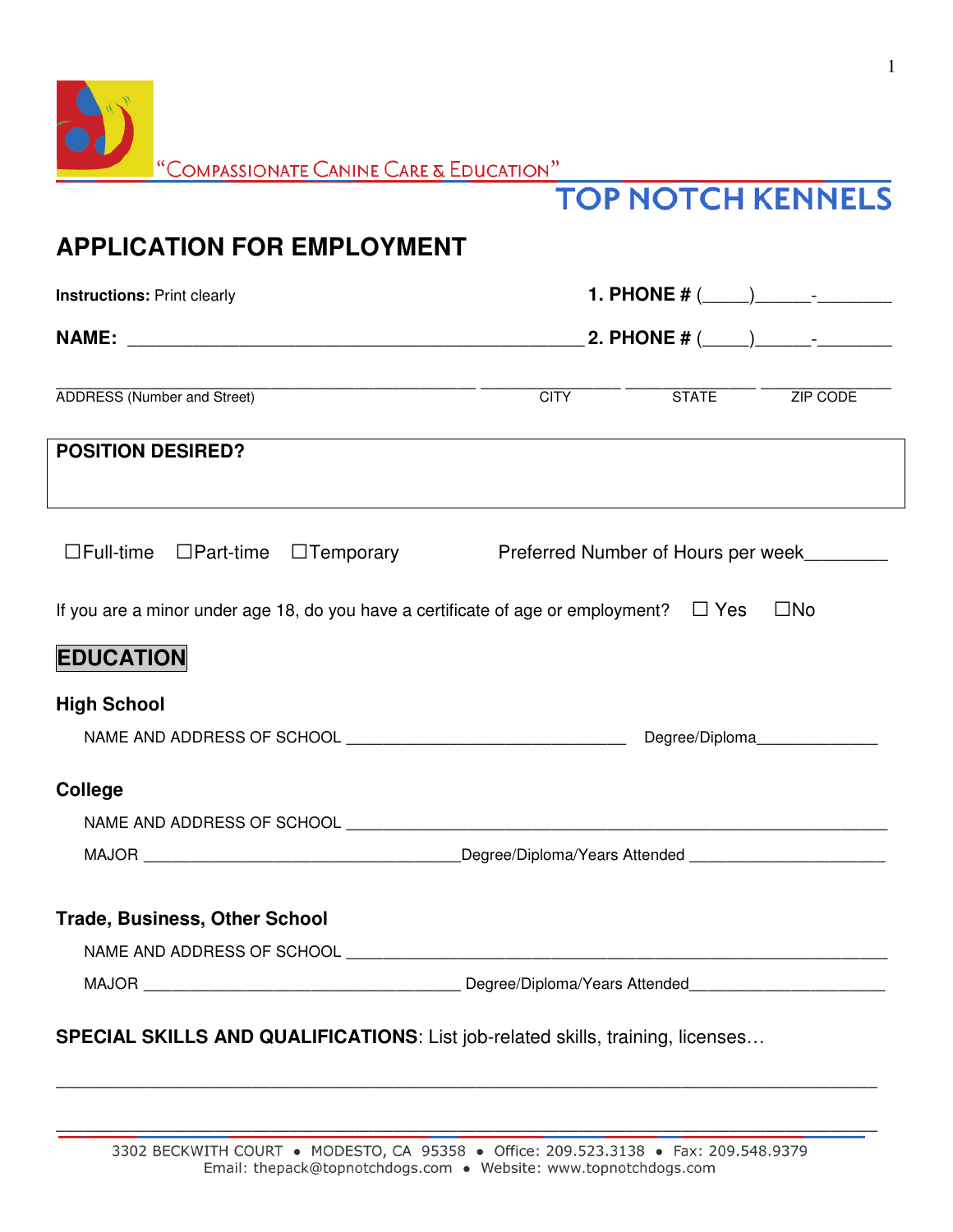## **EMPLOYMENT HISTORY**: (START WITH CURRENT OR LAST POSITION)

| Address:                                                                                                                         |                                          |
|----------------------------------------------------------------------------------------------------------------------------------|------------------------------------------|
| Supervisor:                                                                                                                      |                                          |
|                                                                                                                                  | $From: ____________ To: ____________$    |
| Duties:<br><u> 1989 - Johann John Stoff, deutscher Stoffen und der Stoffen und der Stoffen und der Stoffen und der Stoffen u</u> |                                          |
|                                                                                                                                  |                                          |
|                                                                                                                                  |                                          |
|                                                                                                                                  |                                          |
| Address:                                                                                                                         |                                          |
|                                                                                                                                  |                                          |
|                                                                                                                                  | From: ________________ To: _____________ |
| Duties:<br><u> 1989 - Johann John Stoff, deutscher Stoffen und der Stoffen und der Stoffen und der Stoffen und der Stoffen</u>   |                                          |
|                                                                                                                                  |                                          |
|                                                                                                                                  |                                          |
| Employer:                                                                                                                        |                                          |
| Address:                                                                                                                         |                                          |
| Supervisor:                                                                                                                      | Phone:                                   |
|                                                                                                                                  | $From: ____________ To: ____________$    |
| Duties:                                                                                                                          |                                          |
|                                                                                                                                  |                                          |
|                                                                                                                                  |                                          |
| MAY WE CONTACT YOUR CURRENT EMPLOYER? $\Box$ Yes                                                                                 | $\square$ No                             |
| <b>REFERENCES:</b>                                                                                                               |                                          |